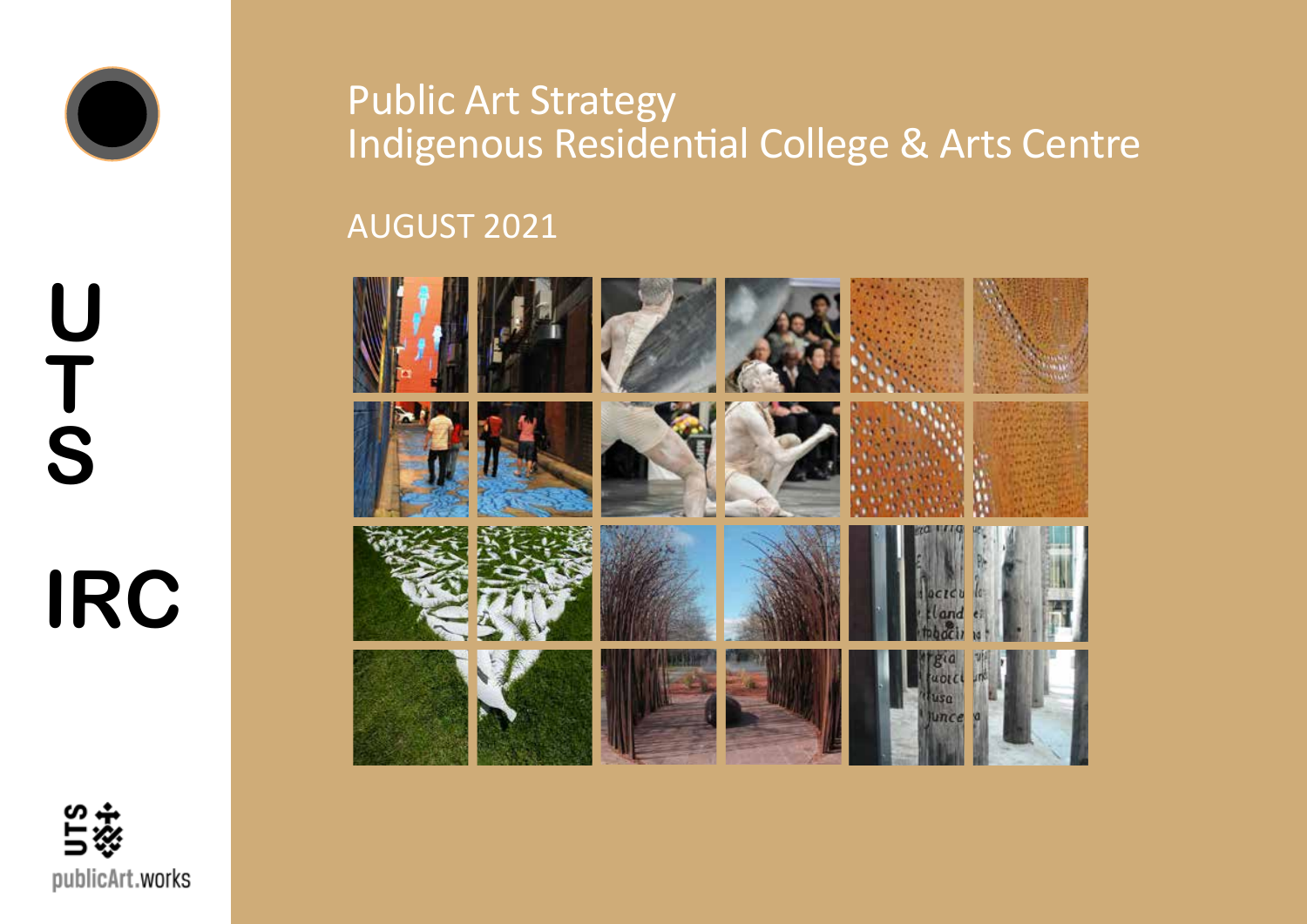"UTS acknowledges the Gadigal people of the Eora Nation, the Boorooberongal people of the Dharug Nation, the Bidiagal people and the Gamaygal people upon whose ancestral lands our university stands. We would also like to pay respect to the Elders both past and present, acknowledging them as the traditional custodians of knowledge for these lands."

### UTS RECONCILIATION STATEMENT

The UTS Reconciliation Statement reasserts an ongoing commitment by the university to provide educational opportunities in the higher education sector for Indigenous people and, through research and education, the restoration of their histories and knowledge systems.

### COVER IMAGES

clockwise:

Jason Wing, In Between Two Worlds, Kimber Lane Sydney, 2018

Bangarra Dance Theatre performed 'Shields' at the unveiling of the new memorial by artist Tony Albert titled 'Yininmadyemi - Thou Didst Let Fall' in Hyde Park, Sydney.

Digby Moran & Publicart Works, Ballina, 2012

Jonathan Jones, barrangal dyara (skin and bones) Botanical Gardens Sydney, 2016

Judy Watson, Fire & Water, Reconciliation Place Canberra, 2010 Janet Laurence & Fiona Foley, Edge of Trees, Museum of Sydney, 1995

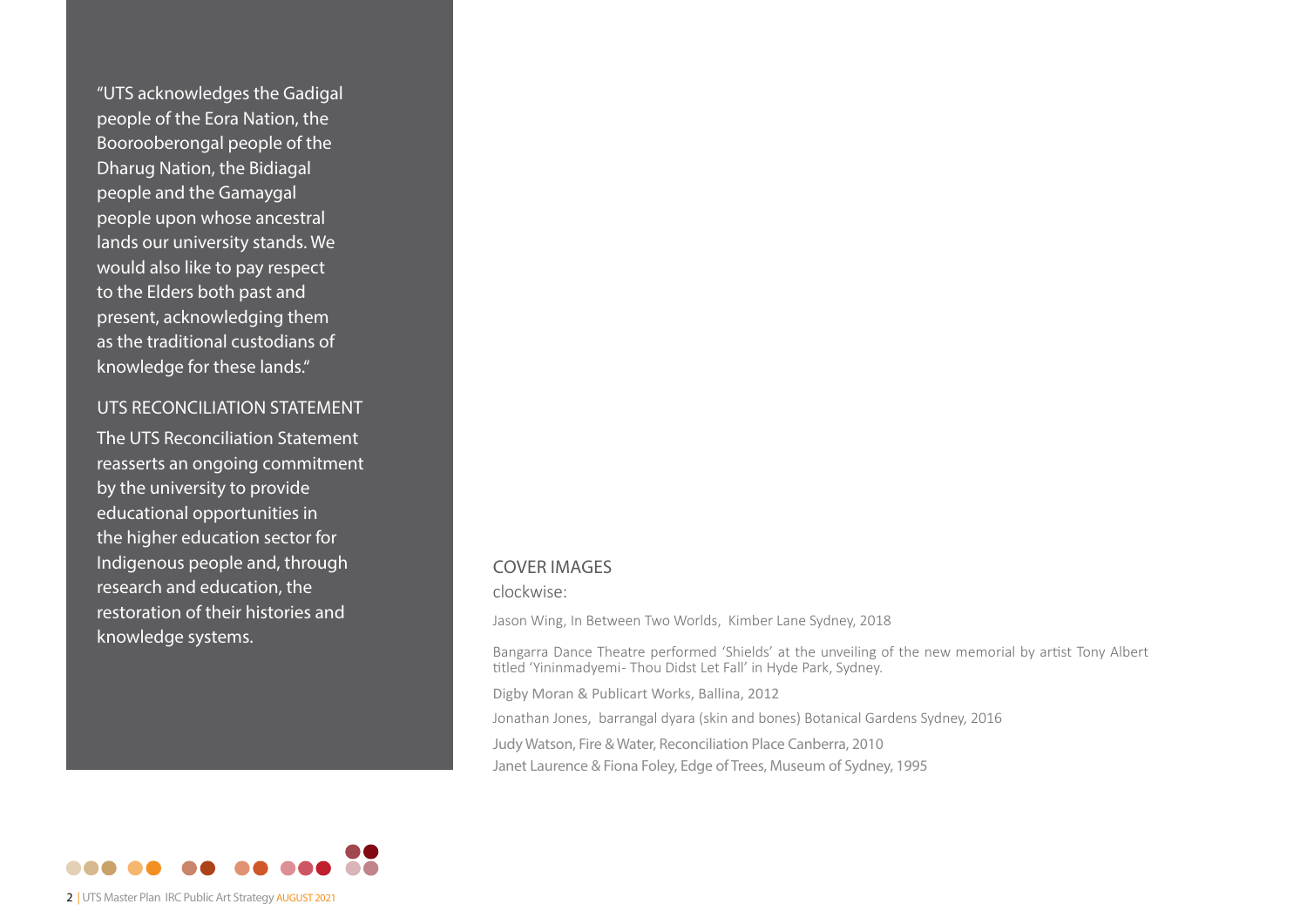

# **CONTENTS**

# INTRODUCTION

- Purpose of this report
- Report Outline
- An Enduring Sense of Place
- Strategic Vision & Objectives

### PART 1 VISION & CONTEXT

- UTS IRC
- The IRC Arts Centre
- Campus Art Collection
- IRC Art Collection

### PLANNING & POLICY CONTEXT

- Pyrmont Peninsula Places Strategy
- City of Sydney Public Art
- UTS Policy Context
- UTS Draft Art Strategy

### PART<sub>2</sub> CULTURAL HERITAGE CONTEXT

- Defining culture for this site
- Indigenous Archaeology & Heritage
- Layers of Influence
- The Eora Story
- Culture and Public Art

# PART 3

### ARTWORK OPPORTUNITY SITES

- What is public art for this site?
- Spaces Considered
- The Precinct Heart
- Architectural integration
- Omnibus Lane to Mary Ann St
- Temporary art and activation

### PART 4

### IMPLEMENTATION

- Artwork priority sites
- Consultation , curation and procurement
- Ongoing design collaboration
- First Nation's Curatorial Role
- Recommended Art Commissioning Process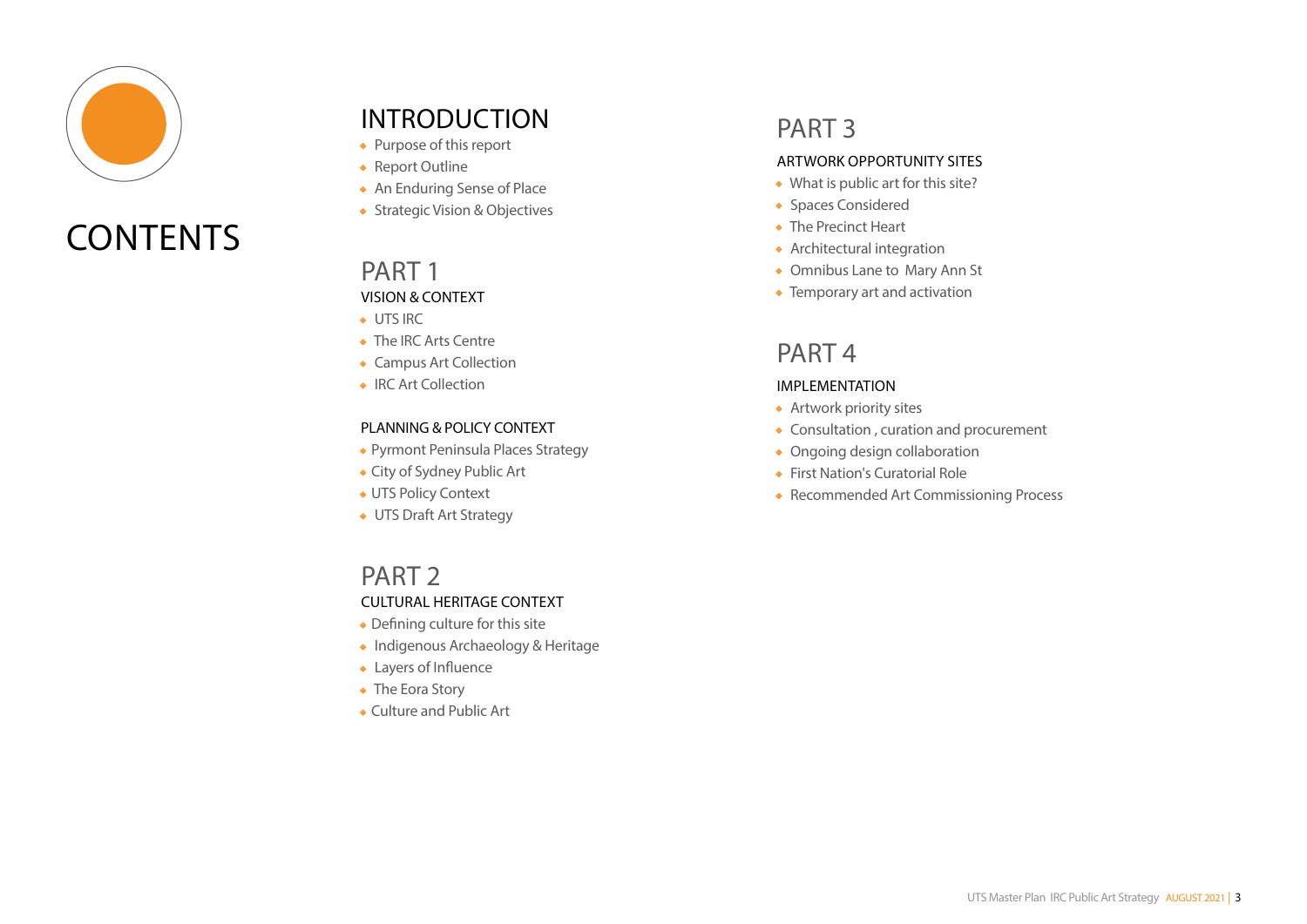



# Introduction

### PURPOSE OF THIS REPORT

This Public Art Strategy is part of the overall State Government master planning requirements for Pyrmont Peninsula and will support the Design Excellence Competition and subsequent development application process.

This strategy provides a strategic plan for supporting the objectives of the UTS Indigenous Residential College (IRC) and Arts Centre.

### **REPORT OUTLINE**

Part 1: Outlines the policy and planning context, the IRC vision and the tools by which this art and cultural strategy will contribute to that vision.

Part 2: Provides a cultural planning overview looking at the IRC site and precinct within its larger geographic and historical context; that is, the Pyrmont Peninsula as place over time, broadly capturing the precolonial and post colonial histories of land use, culture, development and occupation up to the present.

Part 3: Outlines the public art and cultural activation opportunities within the precinct in response to the initial planning, landscape and architectural design for the precinct.

Part 4: Provides recommendations for the development of a public art procurement approach, driven by UTS.

### AN ENDURING SENSE OF PLACE

As an inseparable part of Indigenous life, art and storytelling are to play a critical role in the development of this site.<sup>1</sup>

Public art creates better spatial experiences, adding a design richness beyond landscape and architecture. It touches on all the possible layers of cultural heritage, giving life to invisible

1 UTS IRC Arts Centre Case For Support, 2021

traces bringing invisible histories to life again. It explores place narratives in creative and interesting ways, and enhances sense of place and cultural identity. Excellence in public art requires interdisciplinary collaboration as well as collaboration with stakeholders and community voices who are to enjoy and experience the public art on a day to day basis.

UTS embraces these public art requirements for the IRC on Site 13-15 with rigor and commitment, already committing a substantial sum to its implementation. As an iconic public education institution it is already engaged in the research, development, collection and commissioning of visual art and design in the arts, culture and architecture. It supports a gallery, cross cultural education, artists in residence programs etc. It boasts world class campus design, a rich collection of artworks, several outstanding public artworks, and an ongoing commitment to commissioning public art for all its proposed campus developments. Its Draft Visual Arts Strategy aligns exhibitions, programs and its collection with a broader remit towards site specific public artwork commissions for interior and exterior campus spaces.

Designing with Country underpins architectural and landscape considerations setting a new benchmark for Indigenous urban living.

The objective of the public art is to therefore embody this ethos, and to provide a canvas for landscape spaces driven by the University's existing framework on art curation, collection and commissioning, reconciliation, and campus activation.

The publicly accessible artworks will also join other contemporary artworks throughout the City of Sydney, contributing to the impressive collection of First Nation's artworks and places of interpretation and memory. The ongoing building of indigenous cultural capital in Sydney is emblematic of our wider challenge of reconciliation and repair.

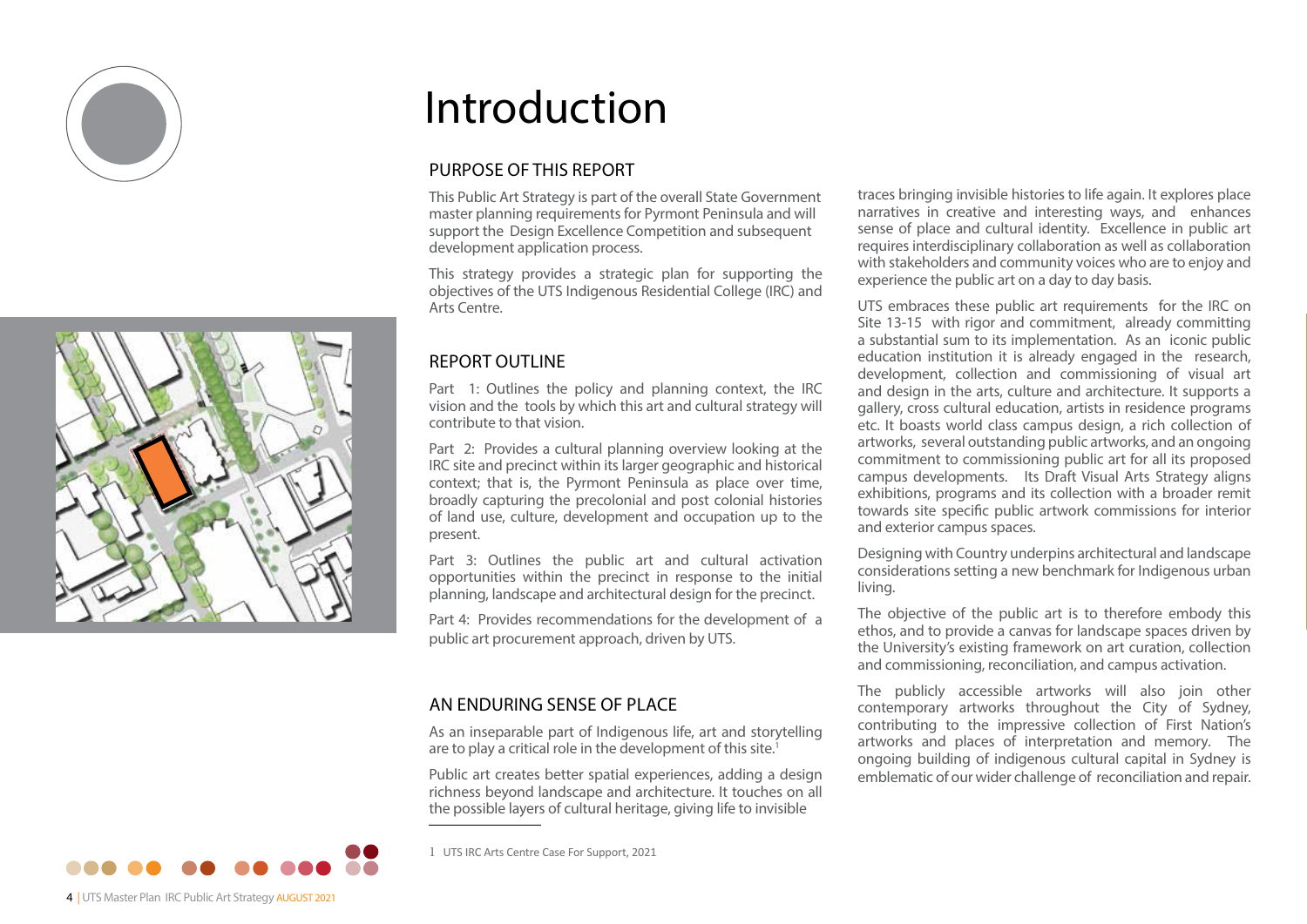

# **STRATEGY OBJECTIVES**

Art and story telling are an inseparable part of Indigenous life and are to play a crucial role in the development of this site.

### STRATEGIC VISION AND OBJECTIVES

This strategy's main objectives are to:

- 1. Meet the State government Master Planning requirements for public art
- 2. Provide an overview of the site and its locale from which meaningful, lasting public artworks will emerge
- 3. Reflect the ethos of the UTS Indigenous Residential College and Arts Centre vision for the site.
- 4. Embed and extend First Nations consultation requirements and protocols.
- 5. Outline an approach to shaping public art for the site, prioritizing First Nation's artwork.
- 6. Identify potential artwork opportunities across the precinct in response to the Master Plan.
- 7. Ensure public art curation, commissioning and procurement is integrated with architectural and landscape design & UTS policies and programs.
- 8. Form a brief and design guide for the 2022 development application process.
- 9. Provide a high-level engagement and implementation framework.
- 10. Complement and inform the UTS Art Collection Policy

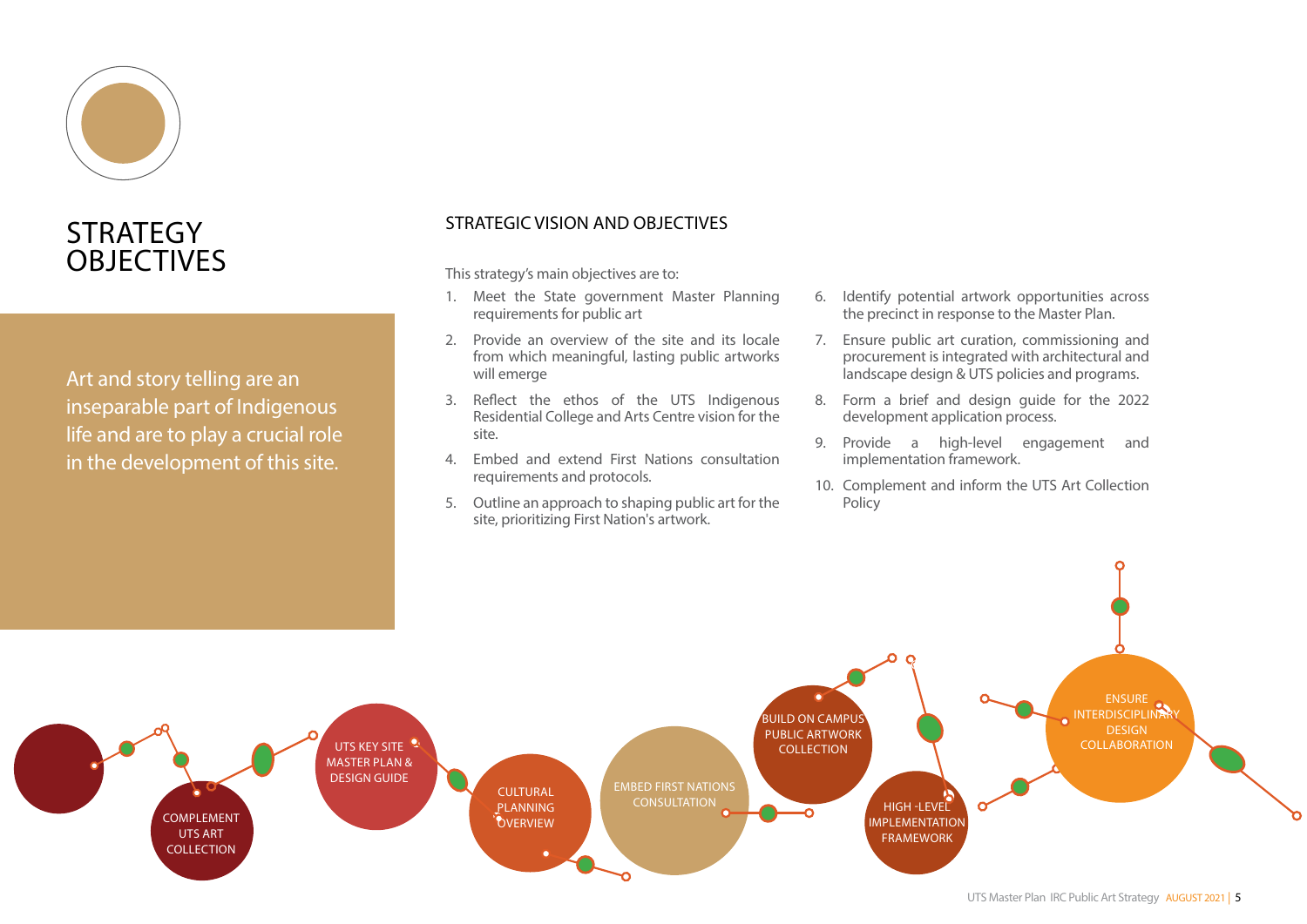# Part 1: Vision and Context

### THE IRC ART CENTRE

Art and cultural practices are fundamental to Indigenous ways of life, learning, sharing knowledge and building community. The IRC Arts Centre will support the objective of celebrating Indigenous culture and identity. The IRC Arts Centre will also support a unique art collection that reflects the Arts Centre's focus on south-eastern Australian art.

The Arts Centre will create a culturally rich environment for community engagement.

- It will celebrate and showcase local and international Indigenous design and artistic talent, connecting creative practice and research with business, technology and the community.
- Events, public programming and community outreach will enliven the centre beyond the walls of the building.
- Commissioned public artworks will connect the IRC to the precinct and engage visitors with the College
- The Arts Centre will enable UTS to partner with cultural institutions both within NSW and nationally, including the Museum of Contemporary Art, the Australian Museum, and the Australian Institute of Aboriginal and Torres Strait Islander Studies.

### UTS IRC VISION

UTS is embarking on a ground-breaking proposal to build Australia's first truly comprehensive Indigenous Residential College. The world-class facility – which, in addition to accommodation, will include an Arts Centre and Library accommodation – will be for Indigenous and non-Indigenous students (with an Indigenous majority), with the celebration of Indigenous identity and culture at its core.

The college will provide a home away from home for Indigenous students to live, learn and grow within an inclusive living and learning community at UTS. At its heart, the college will celebrate the immeasurable value of Indigenous identity and history, while also building community capacity and knowledge by developing and nurturing the leaders of the future.

Due for completion in 2025, it is to be 'a precinct that supports and nurtures creative learning, technology, innovation, social justice, Indigenous learning and collaboration with industry'.

UTS is a centralized, urban campus within an exciting and regenerated part of Sydney. Campus art contributes to the precinct's cultural heritage and provides students, staff and visitors with an intellectually vibrant socially engaging campus experience that inspires broad and holistic concepts of learning.

Facilitating engagement with creative ideas and professional artistic practices, campus art may be used to articulate and inform the University's strategic development, context and delivery of research, knowledge and innovation.

Indigenous designers, architects and creatives are being engaged throughout the process to inform the Arts Centre's design, spaces and programs.

UTS's goal is to provide a university environment that serves the unique needs of Indigenous students. An environment of academic excellence that also nurtures and develops students' intellectual, social, physical, spiritual and emotional wellbeing. Traditional university models that remove Indigenous people from their culture and community have not succeeded in attracting, retaining and successfully graduating students. The IRC will enable Indigenous Australians to see themselves at home at university and empower them to succeed at UTS – and beyond.

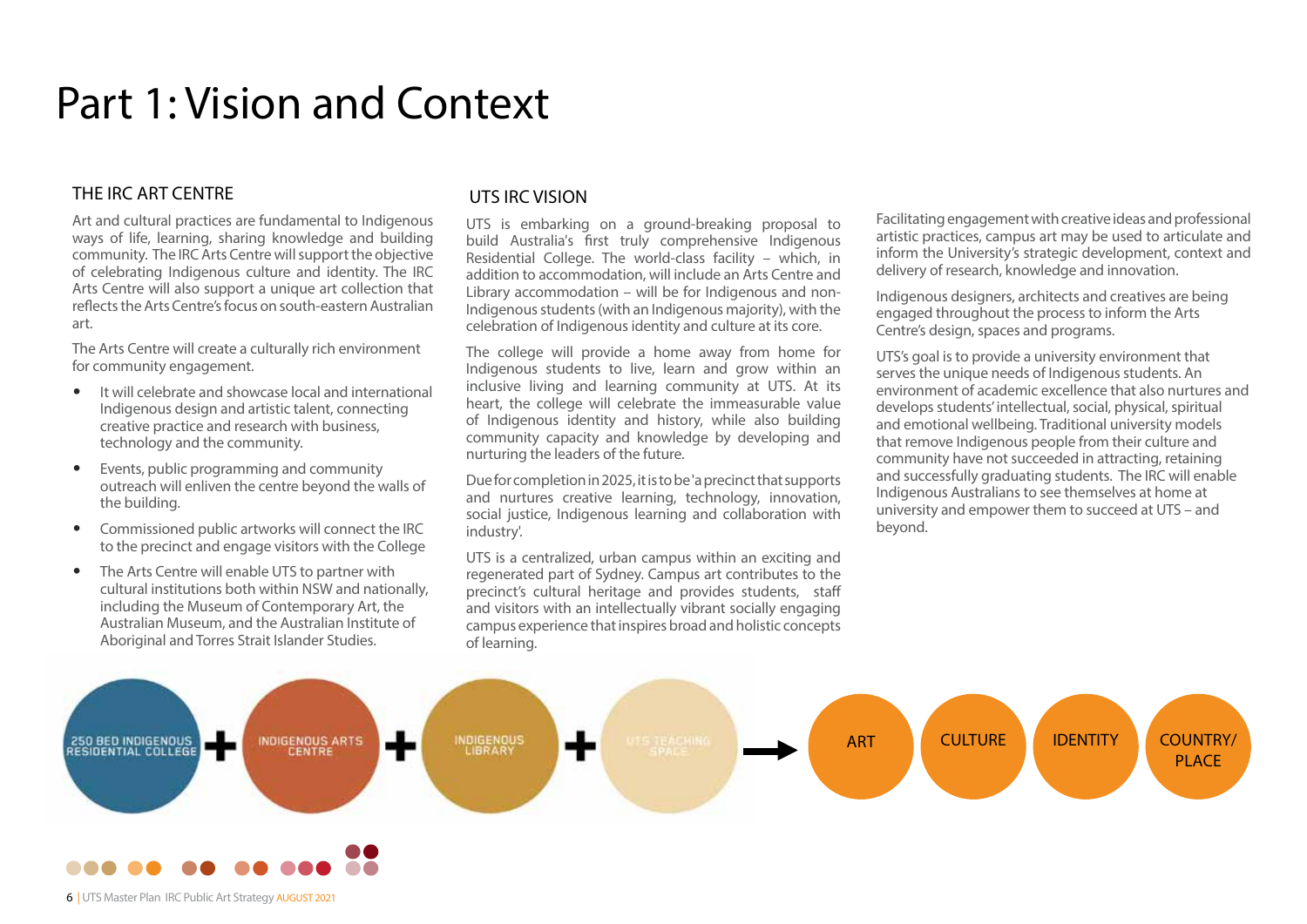### CAMPUS ART COLLECTION

Established in 1988, the UTS Art Collection contains over 850 permanent works of art in a diverse range of media; from site-specific installations and sculptures to more intimate paintings, prints and drawings and a growing collection of digital and new-media works.

Public artworks commissioned for Building 13-15 will become part of this strategic collection, focusing on South East Aboriginal artists, within the existing UTS Art Collection. Forming part of the university's most prized cultural assets, these works will require an ongoing strategic organizational and funding approach to their

growth, management and conservation. The developing IRC Art Collection will have a distinct mission within the governance of the UTS Art Collection.

Notable public artworks include Richard Goodwin's "Moot" on Building 5, the UTS Broadway Screen a 12-meter-long digital screen dedicated to screening digital art by Australian artists.

### IRC CENTRE COLLECTION

The Gadigal Shields were commissioned to mark UTS' commitment to the establishment of the Indigenous

Residential College on Gadigal Country and will be displayed in the college upon completion. The Gadigal Shields mark the beginning of the IRC collection of artworks from the South East regions of Australia, in addition to the approximately 160 artworks by Indigenous artists from across Australia in the UTS Art Collection.

With a focus on contemporary Australian art since the 1960s, Indigenous art from across Australia and art that reflects the relationship between art, technology and society, artworks from the collection are on display in every building of the university and are a rich resource for teaching and learning.





Artist Richard Goodwin, Moot, UTS Law School, 1997 **WET ALT SCREEN Patrina Munungurr and Ishmael Marika** (The Mulka UTS ART Education & Outreach 2019 exhibition The Art of Project), Rarranhdharr (the late dry season)



Storytelling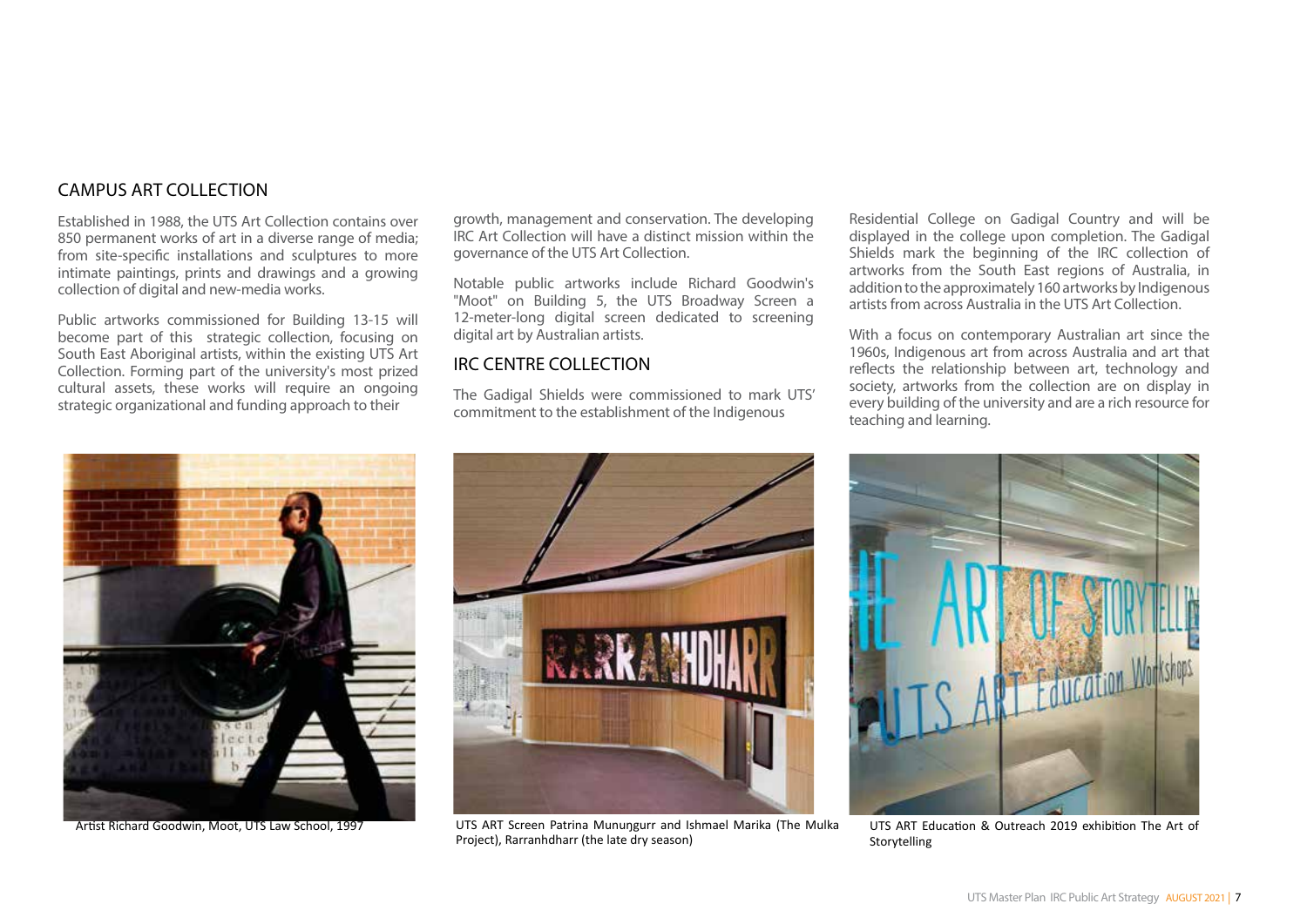

### PLANNING & POLICY CONTEXT

The aim is to create a vibrant 24 hour cultural and entertainment destination, and to enhance open spaces with public art.

### THE PYRMONT PENINSULAR PLACES **STRATEGY**

A Public Art and Cultural Strategy has been a requirement of the State government's Pyrmont Peninsular Places Strategy – the guidelines stating that a public art and cultural strategy be a requirement of all master plans. The Pyrmont Peninsular Places strategy captures the future vision for the peninsular stating that this unique place, as one of Sydney's jewels, " sparkles with potential".

Of the 10 key directions 5.6.& 7 resonate with the public art and culture strategy:

- 5. A tapestry of greener public spaces and experiences. – Public art activates spaces and generates different kinds of tactile, visual and even performative experiences.
- 6. Creativity, culture and heritage
- 7. A collaborative voice benchmarks for public art always include community collaborations and partnerships.

With the aim to create a vibrant 24-hour cultural and entertainment destination, specific art and cultural actions include:

- new spaces for entertainment, events and cultural attractions as part of key site redevelopment, including diversifying night-time experiences.
- enable cultural and creative uses, such as maker spaces, live music and child-friendly experiences supported by better public transport and connectivity.
- create theatre, performance, production, rehearsal and exhibition space
- enhance open spaces; for example, through public art, and public access to these spaces.
- install heritage interpretative elements

### CITY OF SYDNEY PUBLIC ART POLICY

- City Art Public Art Strategy 2013
- Interim Guidelines for Public Art in Private Developments 2006

The City Art Public Art Strategy builds on the legacy of the past, while responding to new ideas about art, story telling, interpretation and cultural expression

The Guidelines for Public Art in Private Developments describe a public art approval process for all developments over \$10m, and requiring the submission of public art plans with development applications, review of artwork concepts at construction certification, final sign off of the artwork at Occupation. Artworks on private land which is visually or physically accessible to the public must also carry conservation and maintenance plans.

The Eora Journey aims to deliver significant artworks and interpretation in the City's public spaces to recognize Aboriginal culture past and present. A key element of the Eora journey is Recognition in the Public Domain.

### UTS POLICY CONTEXT

- UTS indigenous Policy & Reconciliation statement
- UTS Indigenous Education Strategy
- UTS Draft Visual Arts Strategy
- UTS Art Collection Policy
- UTS Design Guidelines
- UTS Procurement Policy

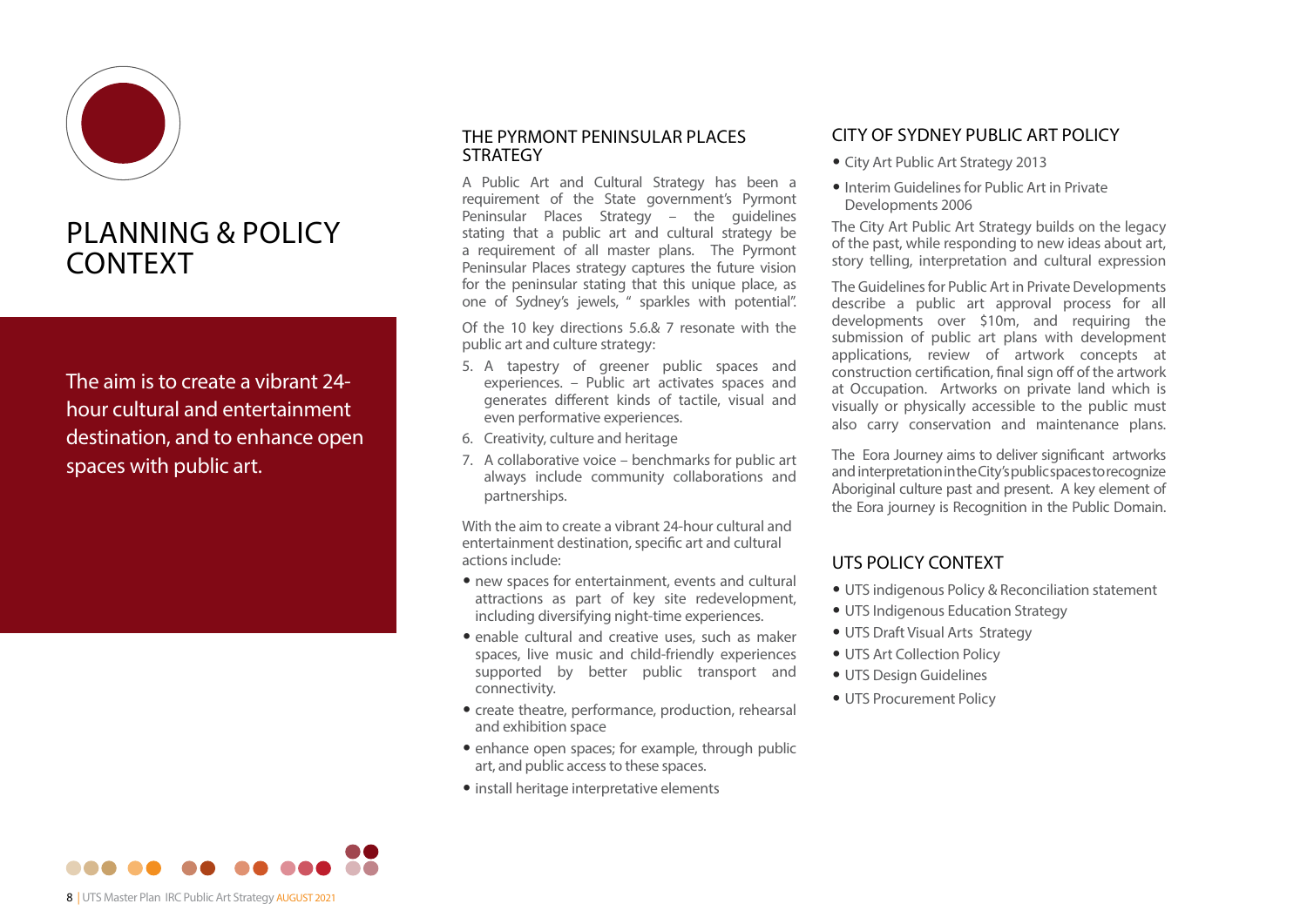### DRAFT UTS ART STRATEGY

UTS is in the process of developing a Campus Art Strategy which aims to provide a framework to assist with the planning, curation, commissioning and delivery of campus art projects including:

- Site specific artworks with a strong relationship with the public domain and/or architecture of a building
- Artworks in association with development projects that have a requirement to provide public art.

Its guiding principles are:

### 1. Innovation and excellence

Art that demonstrates formal innovation and the highest artistic quality led by professional practicing artists.

#### 2. Placemaking & Activation

Art that contributes to a sense of place and enlivens the campus experience for students, staff and visitors.

### 3. Relevance and Appropriateness to Context

Art that demonstrates strong relevance and appropriateness to the cultural context and ethos of the university and architectural design of the building, site or place.

### 4. Indigenous Culture and Heritage

Art that integrates and engages with cultural experiences that support and clearly reflect core Aboriginal and/or Torres Strait Islander values.

#### 5. Student Focused

Art that engages with and is relevant to a student audience.

#### 6. Planning and Design

Art that is consistent with UTS planning, heritage, environmental and safety requirements.







### Sustainable Sydney 2030 Community Strategic Plan

**DRAFT UTS CAMPUS ART STRATEGY** 



**BINERS** City of Sydney Interim Guidelines for Public Art in Private Developments



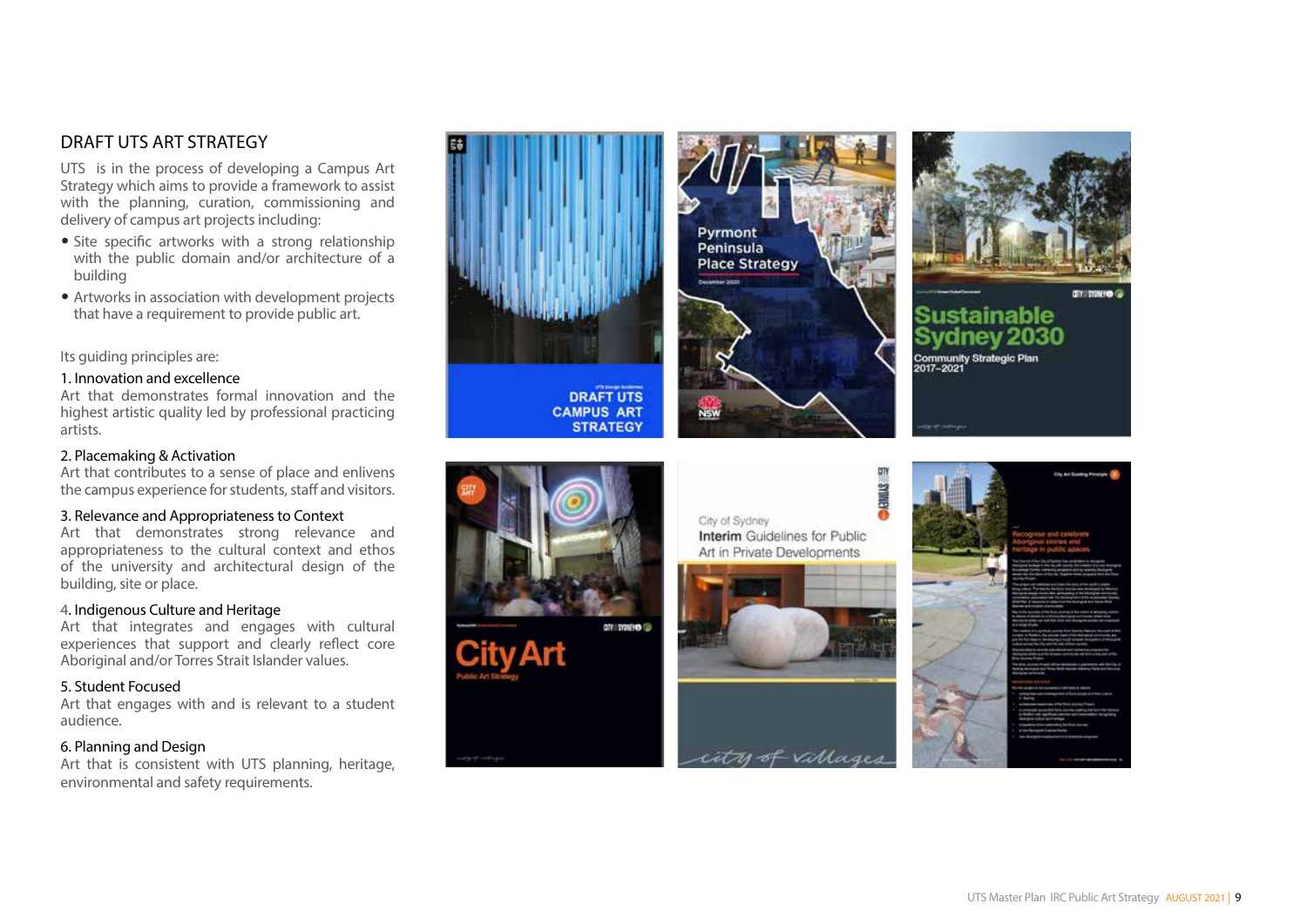

# Part 2: Cultural Heritage Context

"Understanding Country means we stop reading landscape as being empty and start to see that parts of the land have been ritualized and have meaning beyond what we can see."

— Kevin O'Brien, BVN Principal

### CULTURE FOR THIS SITE

The cultural heritage of the site delves into the narrative layers that make up this place over time.

The Pyrmont Peninsula as place over time, captures the pre and post colonial histories of land use, culture, development and occupation up to the present.

### INDIGENOUS HERITAGE & ARCHAEOLOGY

The Pyrmont Peninsula Place Strategy Indigenous Cultural Heritage Report (2020) states:

Archaeological assessment clearly shows that the Pyrmont Peninsula was not a blank canvas prior to the arrival of Europeans. Instead, the peninsula operated in a manner similar to current and planned future usage; with Aboriginal domestic hubs, industry, social and spiritual values embedded in the pre-European landscape.

Future plans for Pyrmont should seek to highlight and continue the enduring Aboriginal spatial connection by demonstrating the socio-cultural connection from Aboriginal times into the present. Technology has progressed with time, however the perceptions of space within and around Pyrmont remain similar from past to present.

The Pyrmont Aboriginal story is important to the concept of place because it demonstrates how the innate human response to space, transcending time and cultures. The feelings and connections we have with places today, in many ways, mirrors past feelings and connections. The enduring sense of Aboriginal place demonstrates that no matter how the future space changes an unbreakable connection links us to the past.

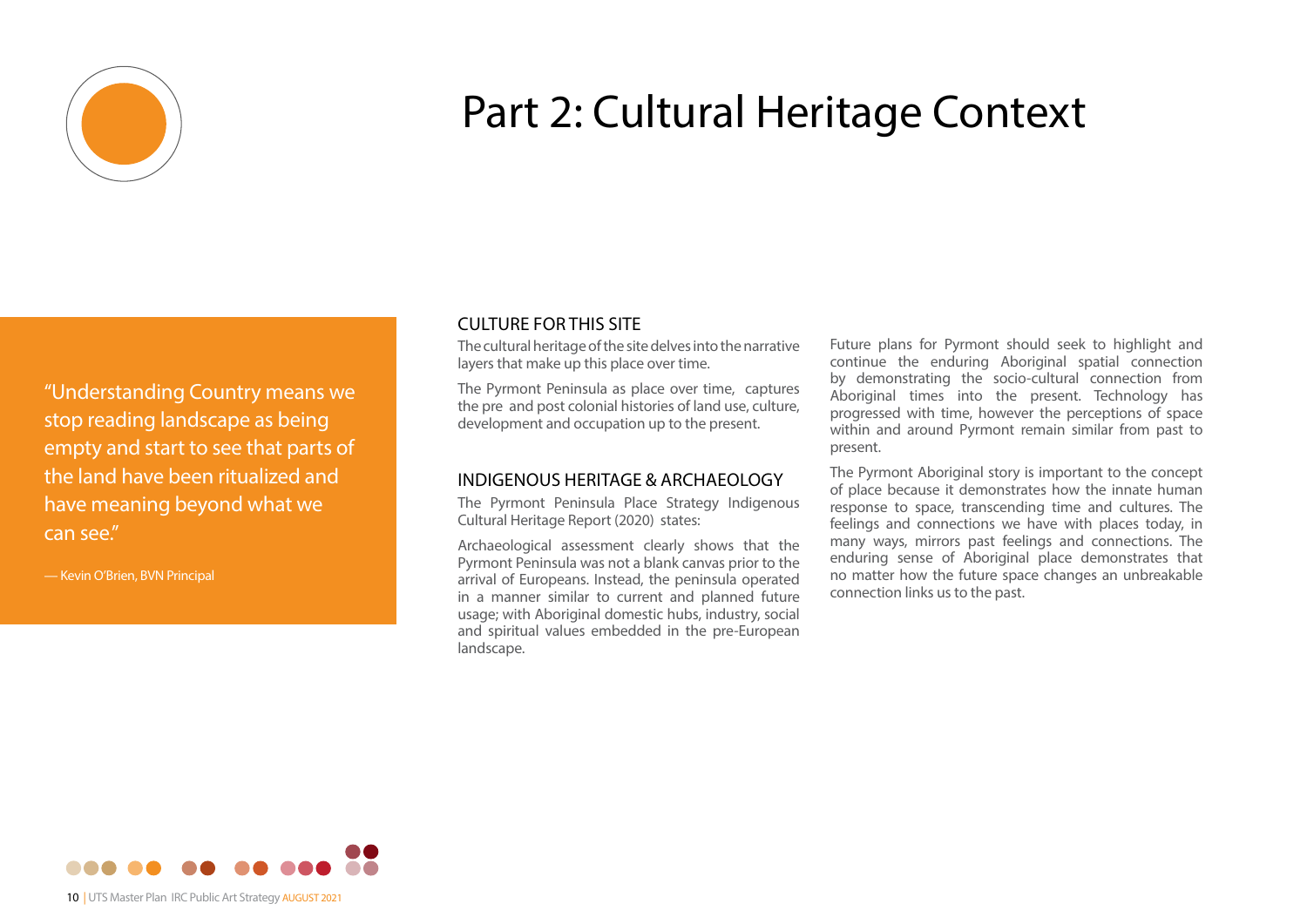

### Many Aboriginal community members expressed that they hold cultural knowledge of the area".. including " both spiritual, personal and familial connections.

Kelleher Nightingale Consulting, Indigenous Cultural Heritage Report

A wide range of food resources would have been available to Aboriginal people from a variety of environments. The study area is located along the harbour foreshores, which offer ready access to the marine resources of Port Jackson, previously existing estuarine and swamp environments associated with Blackwattle Creek and Cockle Creek, and good access to the more elevated ridges and plateaus with their woodland and forest habitats Culturally, the Pyrmont Peninsula and its surrounds contain demonstrated importance and value to the contemporary Aboriginal community.

Through previous precinct planning and development projects undertaken in the study area, many Aboriginal

1 Kelleher Nightingale Consulting, Indigenous Cultural Heritage Report 2020,



Map showing the Wangal and Gadigal lands of the Eora Nation. Source: Aspect Studios

community members expressed that they hold cultural knowledge of the area. Additionally, several stakeholders indicated that they held both spiritual and personal, familial connections to the study area. Generally, Aboriginal community have expressed that they hold a responsibility to look after Country and all that this encompasses, the land and waterways, as well as heritage sites. The importance of the interconnectivity of sites and the physical landscape has also been highlighted. Any archaeological sites within the Pyrmont Peninsula show a direct connection between past and present Aboriginal people and the importance of the cultural landscape.<sup>1</sup>



Map showing the low level swamp lands and creek beds that connect our site to the original shorelines. Source: Kelleher Nightingale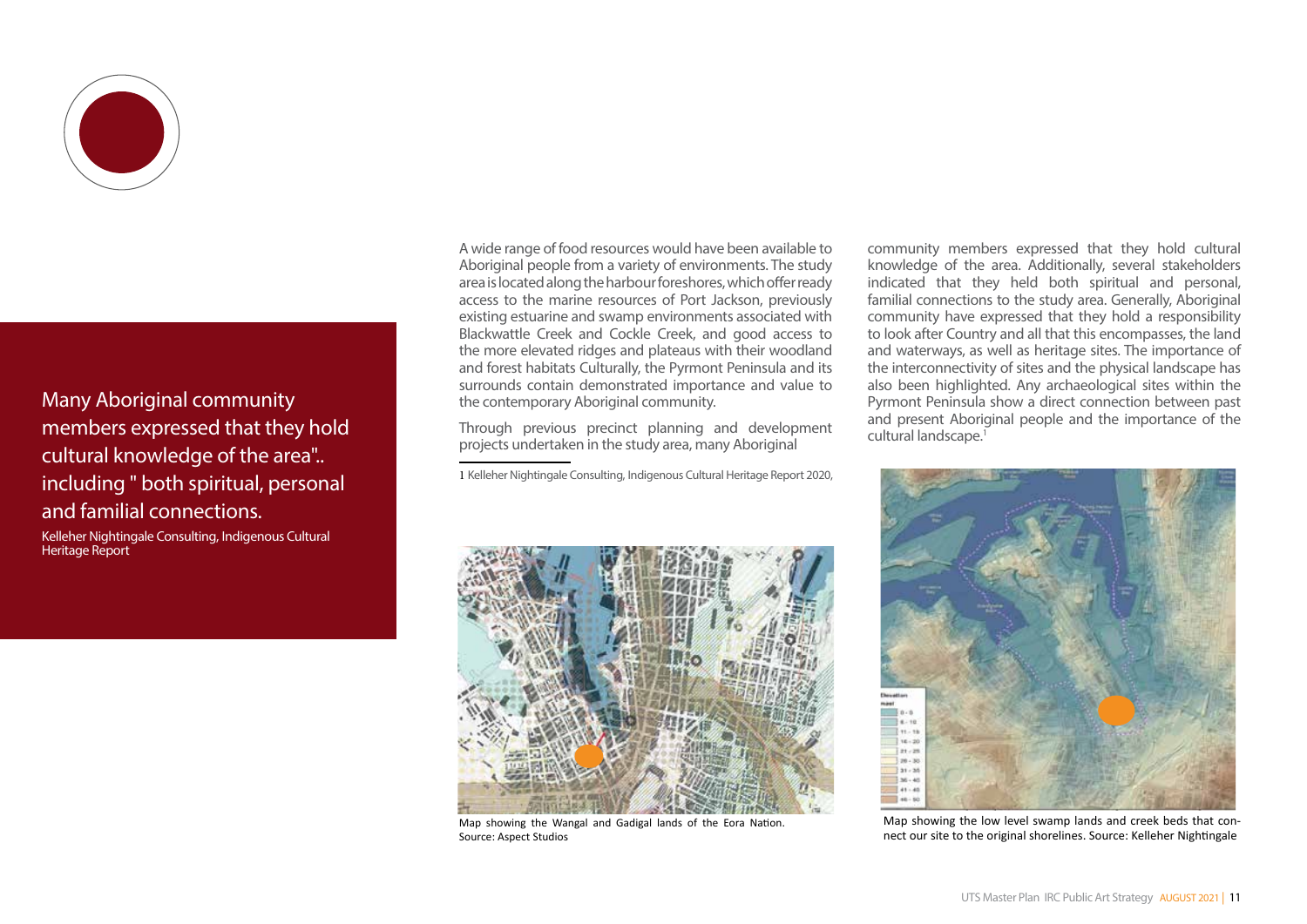### LAYERS OF INFLUENCE

Key cultural narratives are:

- Pre-colonial connections to the way the site was originally inhabited by first nations people.
- How reconciliation now informs contemporary narratives about displacement, truth-telling and injustice.
- European colonial occupation and the early Harris land grants and house that became the beginning of this site as an education precinct stretching back to 1888.
- The establishment of the first Technical Museum across the road - the link to the original MAAS, reflecting the entire character of the Pyrmont Peninsula from the late 19th and throughout the  $20th C$
- The Nationally significant industrial history and heritage of the Pyrmont Peninsula
- The prior uses of the retained heritage building and recent site narratives associated with its use and occupants
- The current and future educational vision of the site,
- UTS's pride of place as the gateway to the Pyrmont Peninsula
- The cultural links between UTS, and its surrounding cultural assets Eg Eora journey, Powerhouse, etc



Pre-Colonial Gordon Bennett-Poet-etching 1993



Colonial 1836 Harris Estate



Industrial Coopers Distillery from Harris St1868



Educational Artist Jane Nicol, Aunty Joan Tranter (wears a possum skin cloak made by Professor Michael McDaniel



Contemporary Hands of Time, Murawin Consulting



12 | UTS Master Plan IRC Public Art Strategy AUGUST 2021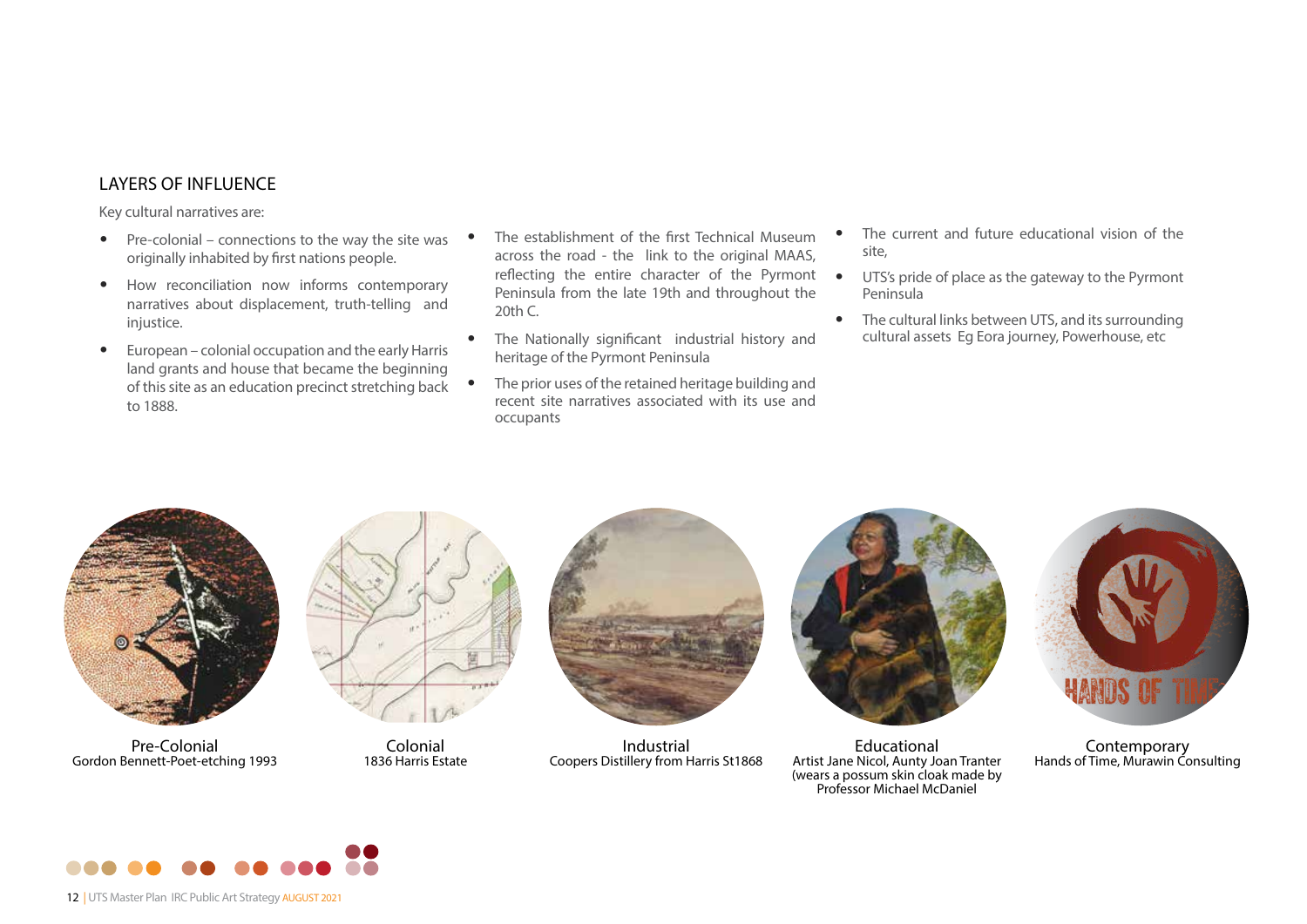The harbour walk is marked by site lines, places that contain and interconnect the stories, memories and histories of this country. These are the veins of Sydney, a living breathing place.

Emily McDaniel, Curator

### THE EORA JOURNEY

The commissioned artworks for the IRC deserve to be a proud part of the City's Eora Journey. Although there are no archaeological deposits we know that aboriginal people remained in this area up till the 1830's<sup>1</sup>. We do not need to have a detailed historic record to have an informed understanding how the land would have been used and imagining into a world where for thousand of years Eora people lived on this vegetated ridge.

The harbour walk is marked by site lines, places that contain and interconnect the stories, memories and histories of this country. These are the veins of Sydney, a living breathing place. . - Emily McDaniel, curator.

1. Kelleher Nightingale Consulting, Indigenous Cultural Heritage Report 2020,

The IRC public artwork/s could become an extension of the Eora Journey. While the 12 priority sites from Pirrama to Cockle bay Barangaroo and Ta-Ra (Dawes Point have been designated as part of a Harbour walk, there is a rational for encompassing the UTS site, which in precolonial times would have been only a stones throw away from the waterlines of Blackwattle Creek to the west and Cockle Bay to the west.

Emphasizing this east west link aligns with the current rationale to improve access and pedestrian linkages along Mary Ann St - which would form a pathway linking artworks integrated with the City's Eora Journey walk.



City of Sydney Eora Journey & Harbour Walk https://www.cityartsydney.com.au/city-art-public-art-strategy/harbour-walk/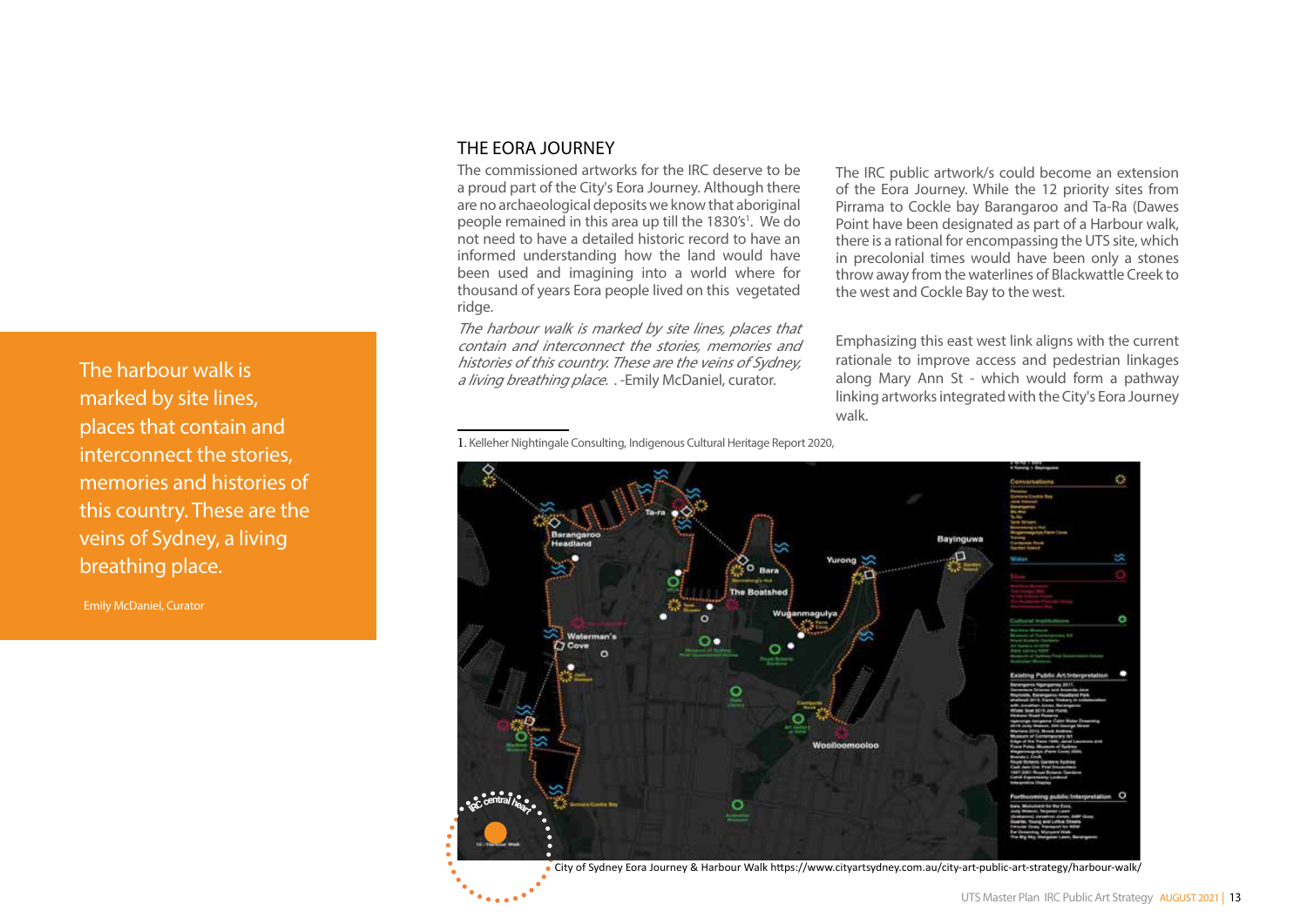

### ART AND COUNTRY

The idea of Country is drawn from a sense of belonging. When Aboriginal and Torres Strait Islander people speak of Country, it is about the place of their ancestors, stories, lore and knowledge. Country is a matter of sustenance and is therefore as much a cultural and spiritual condition as it is a scientific or physical one. It follows that within an associated knowledge capital, there exist endless opportunities to engage with and affect the cultural and built environments of a specific locale

### CULTURE & PUBLIC ART

A culturally driven approach for art commissioning within the site will be informed by:

• UTS reconciliation policies and programs.

• A Master Plan design team committed to designing with Country.

• The rich and diverse cultural landscape of Pyrmont Peninsula mapped in the PPPS and informed by the City of Sydney public art policies and programs.

• The IRC vision for artistic excellence in commissioning public art and collecting SE Australian artworks.

Art and story telling are a central part of Indigenous life, thus public art will naturally respond to and The commitment to Designing with Country for the IRC, extends to future art commissioning, and should reflect all First Nations engagement protocols, and commissioning principles enunciated by The Australia Council, Create NSW, NAVA and other arts industry policy makers.

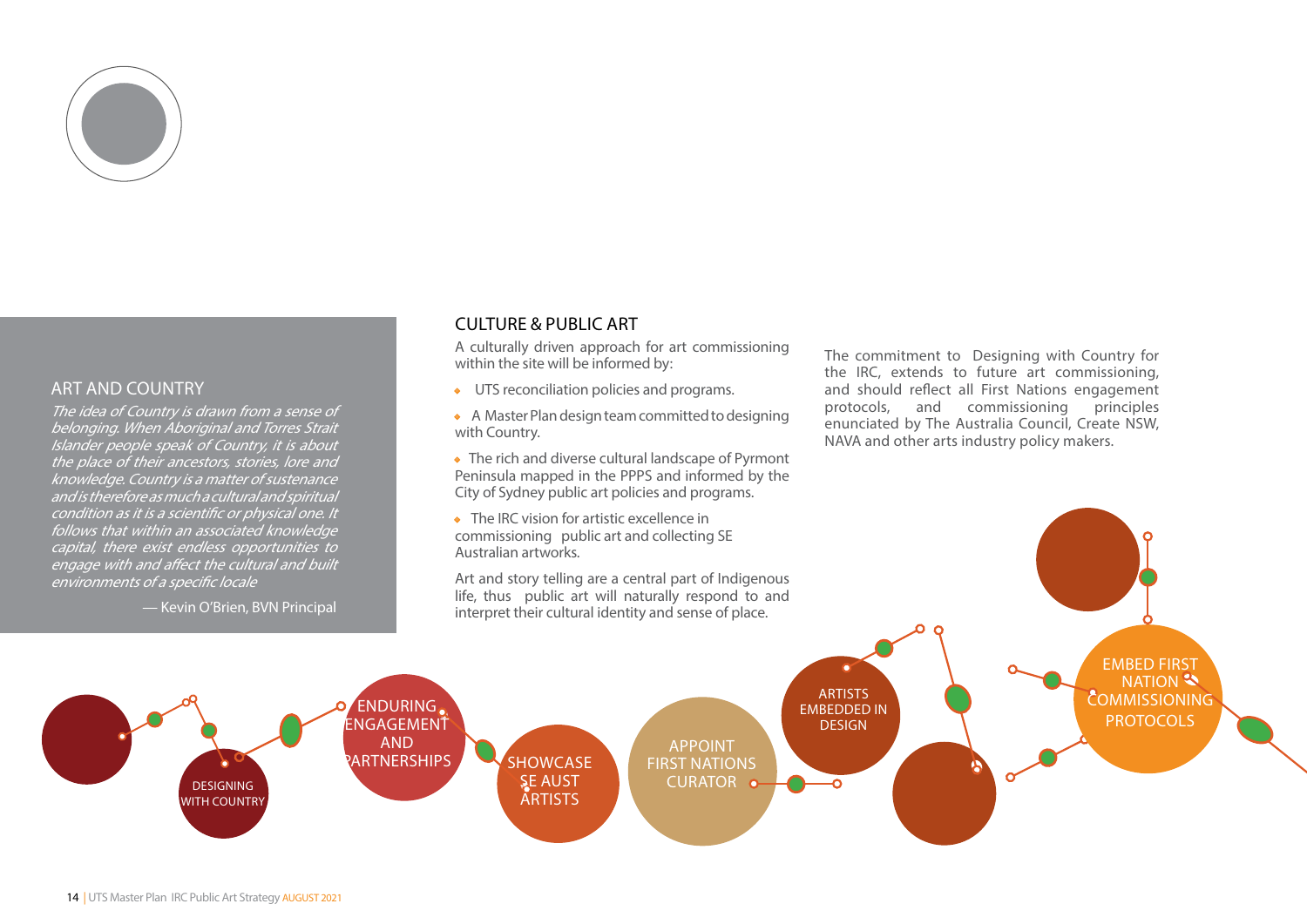

# Part 3: Artwork Opportunity Sites

# A PROUD LEGACY ARTWORK

Conceptualized by Indigenous artists. Led by First Nations People".

-IRC Arts Centre Case For Support

### WHAT DOES PUBLIC ART MEAN FOR THIS SITE?

There are a range of different kinds and forms of public art from the temporary to the permanent, from the ephemeral to the indelible. Public art includes different art practices from sculpture to painting to multimedia, it can be performative or static, it can be interior, architectural or embedded in landscape. Public art can be a heroic feature in a space, compelling and freestanding, or, it can be so integrated into its context it may not be readily visible as "art", but simply part of overall design excellence,

Socially engaged art is part of current terminology describing public art that 'involves people and communities in debate, collaboration or interaction… associated with activism or political issues" $1$ . Installation art can be performative and ephemeral, or built with materials not meant to last.

How long artworks may be intended to last are all part of future curatorial questions shaping artwork for this site.

### SPACES CONSIDERED

The opportunity artwork sites described are:

1. Exterior public spaces, in particular the Precinct **Heart** 

3. Architectural integrated building surfaces

3. Omnibus Lane to Mary Anne St

4. Spaces for temporary art and activation

While not all these spaces are defined as traditional public art spaces they are nevertheless collectively important to an overall art and activation strategy.

 How 'public' is defined, is a nuanced issue for this site. While some areas are publicly accessible throughout all times of the day, night and year, other interior spaced will offer different levels of public accessibility, with more sacred or private spaces offering limited access.

Tate Modern, NAVA code of Practice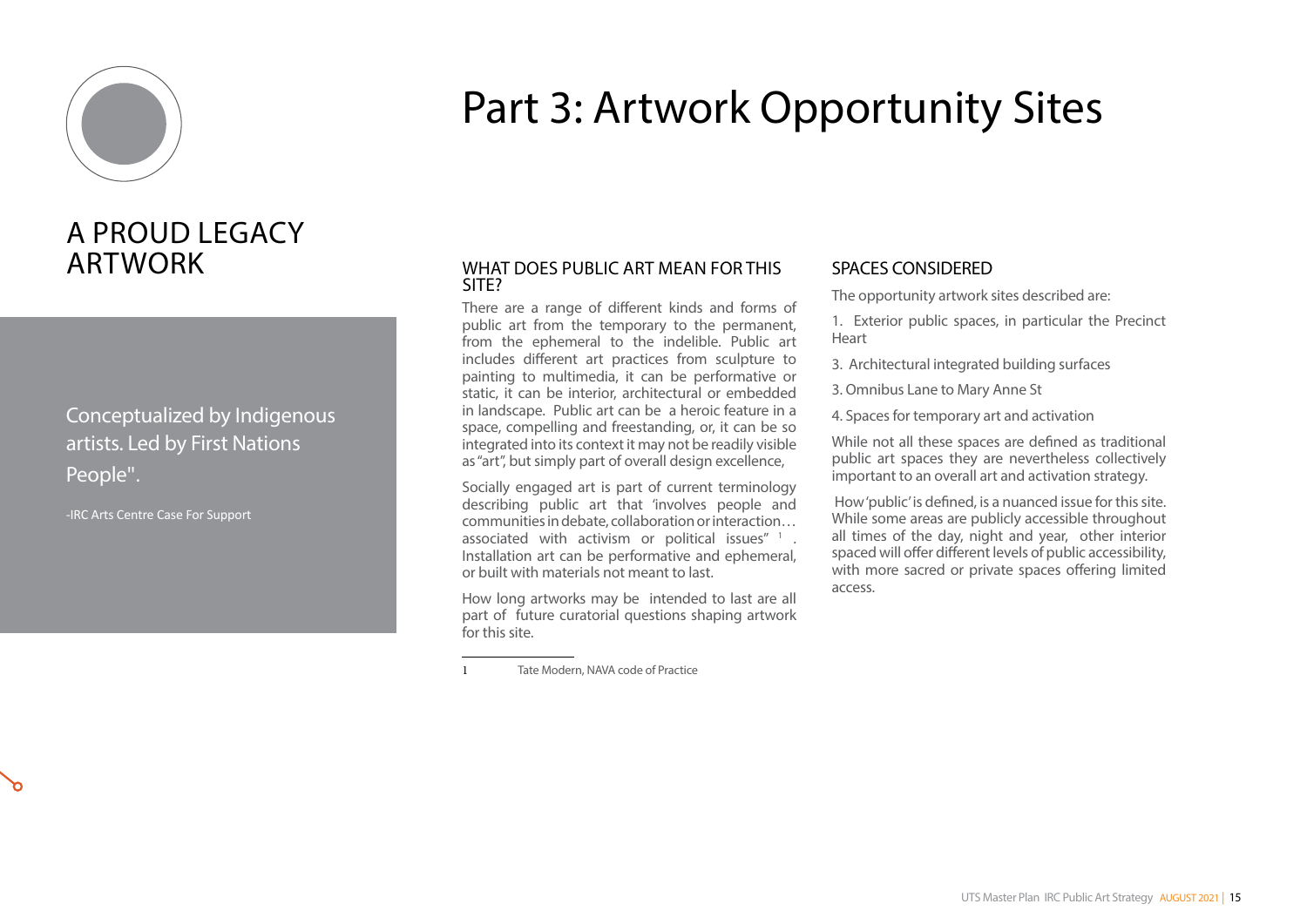

### 1 THE PRECINCT **HFART**



Source: UTS Site 1315 Master Plan, BVN, July 2021



The precinct heart, or Central Heart, is an intimate public open space surrounded by the college residences, arts centre and library.

Conceived as the public entrance to the IRC College and Arts Centre, it is regarded as the heart of the site, a place for ceremony, gathering, art, storytelling and sharing. The precinct heart is a site opportunity to welcome students and visitors to the IRC and attract foot traffic to its public facilities, including the Arts Centre.

A significant landmark artwork could be widely enjoyed here and link to the precinct as a cultural and community site. The curating shaping and imagining

of this feature artwork will require a close creative relationship between artist and landscape architect to achieve the right scale and balance between built forms and flexible open spaces.

It is also conceived as a flexible event space in the centre with fixed elements to the edges functioning as an exterior extension space to the art centre.

The artwork is to enhance the sense of it being a safe 24 hour space, where even the design of lighting may become part of the artist's palette.

Ensuring that the central heart is a warm and bright space, will also be part of the artist's brief.





16 | UTS Master Plan IRC Public Art Strategy AUGUST 2021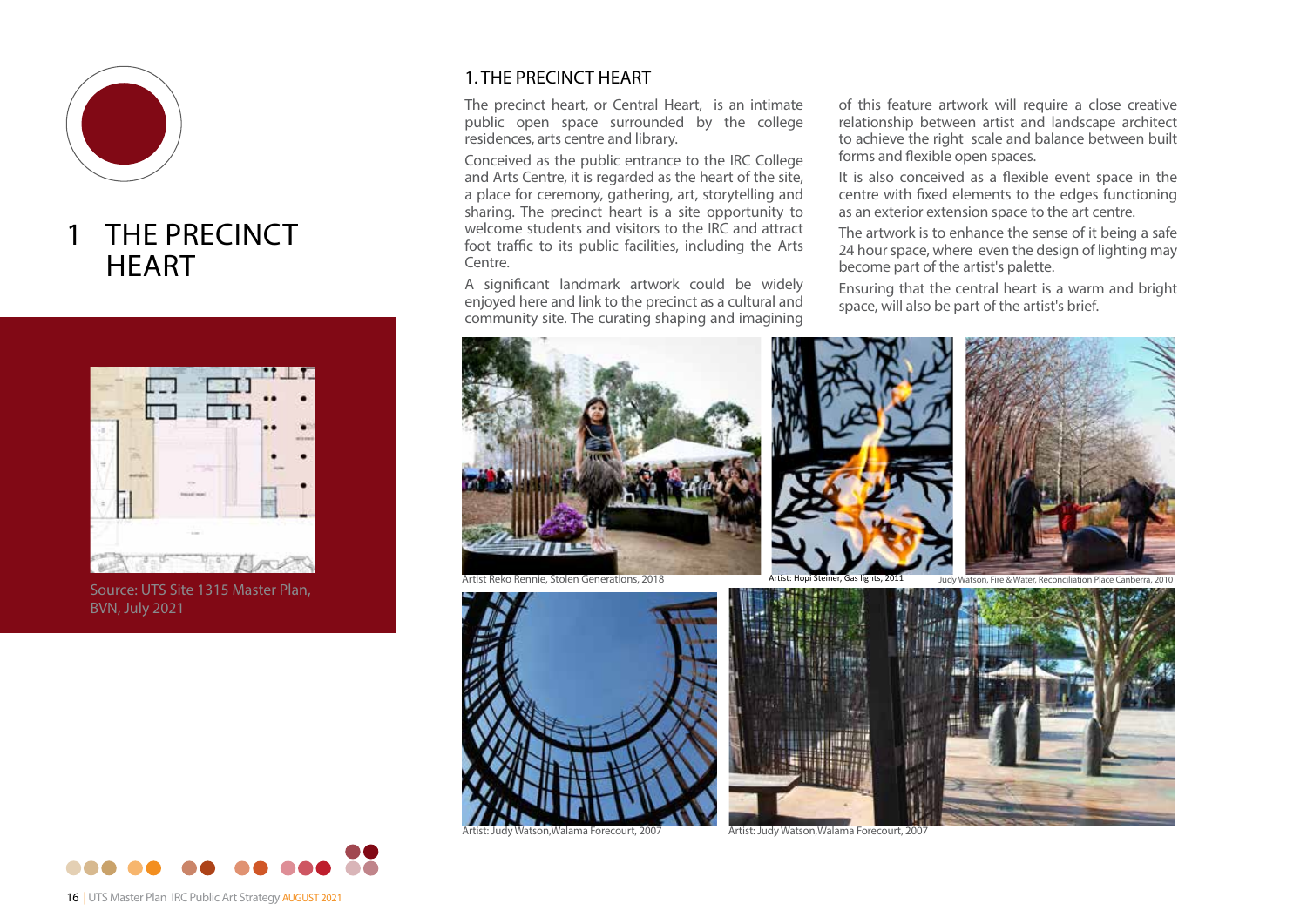

# 2. ARCHITECTURAL CONSIDERATIONS

### ARCHITECTURAL INTEGRATION

A major architectural art commission should be considered for the building's external façade. Esme Timbery and Jonathan Jones', Shell Wall, Darling Harbour (2015) provides a best practice model for this type of outcome. This type of integrated artwork provides the opportunity to reflect the rich and diverse history of the site, bringing together the contemporary and ancient stories of the area.

To allow the external design of this building to feature an Indigenous artwork element is a special mark of commitment to designing with Country, reflecting the ethos underpinning the IRC that is artistically marked by its custodians.

Therefore, the architect is encouraged to consider embedding artwork within the building design.



Artist Richard Goodwin, Moot, UTS Law School, 1997

Crisis, 2004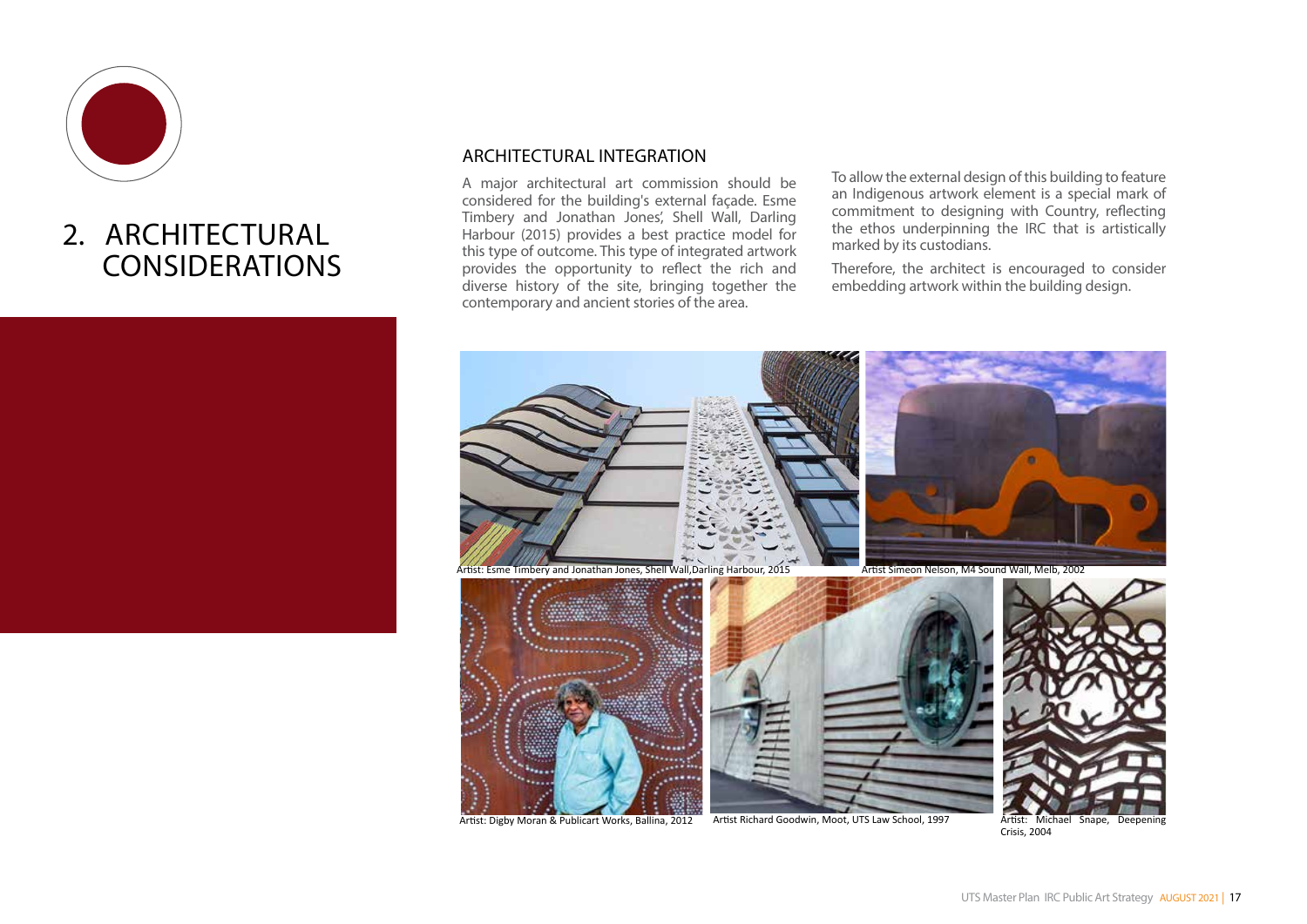

# 3. OMNIBUS LANE TO MARY ANN STRFFT



### OMINBUS LANE TO MARY ANN STREET

UTS has offered to convert Omnibus Lane and Mary Anne St to public domain to be facilitated as works in-kind in lieu of monetary contributions. Should this be agreed, these streets offer further opportunities for additional public art.

This space could be a pedestrian centric space activated with art, lighting, and temporary event programming that connects intuitively to the broader site, linking to surrounding attractions such as MAAS and The Goods Line, as well as UTS Building 5.

Omnibus Lane to Mary Ann St encompasses both public roads and UTS owned and managed public domain/cafe space in front of the Business Centre.

All this could potentially be designed as a coherent urban precinct.

Possible Interpretive approach: .

The old water lines of the harbour show that our site was likely within a couple of hundred meters of the shoreline of Darling Harbour to the east and Blackwattle Creek to the west. Emphasizing this east west link aligns with the current rationale to improve access and pedestrian linkages along Mary Ann St. Interpretive artwork referencing precolonial landscapes and links to nearby water ways and food sources would potentially position the IRC precinct in the curatorial orbit of the Eora Journey and Harbour Walk.



Artist: Judy Watson, Tiwi Baskets, Walama Forecourt, Artist: Simeon Nelson, Flume. Artist: Fiona McDonald, Roundels, Bondi Beach, 1997.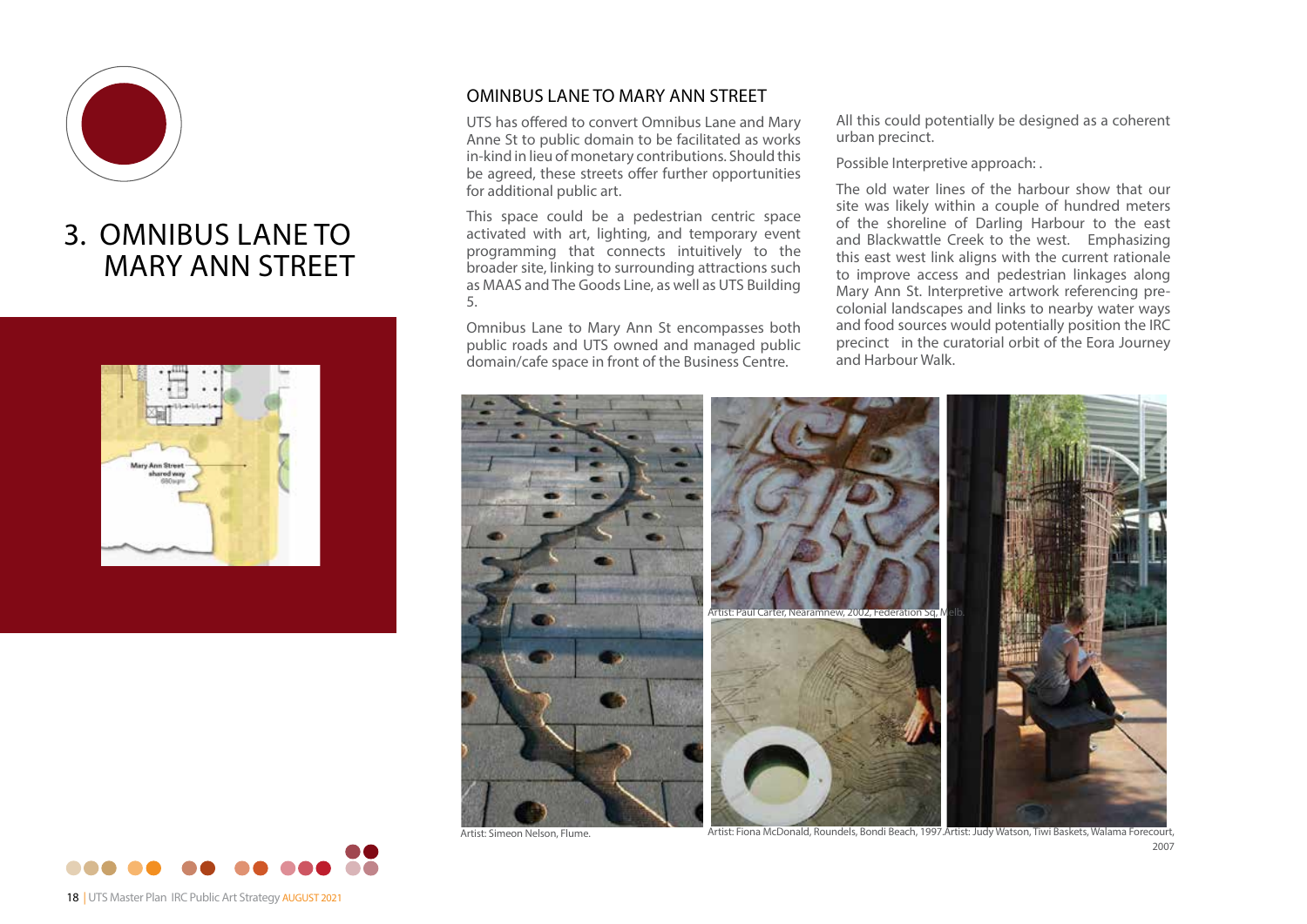

## 4. TEMPORARY ART & ACTIVATION



### ARTS CENTRE PROGRAMMING

The programing of temporary visual and performance art and ephemeral art is crucial to the success of this precinct, and should not be left to chance. The role of the Arts Centre programs is likely the key source, particularly with its aims to attract non-Indigenous Australians to participation in First Nations creative arts.

This should be supported by the State government, since the PPPS sees the Peninsula as becoming a vibrant 24-hour cultural and entertainment destination, with goals to:

- provide new space for entertainment, events and cultural attractions as part of key site redevelopment, including diversifying night-time experiences.
- enable cultural and creative uses, such as maker spaces, live music and child-friendly experiences supported by better public transport and connectivity.
- create theatre, performance, production, rehearsal and exhibition space
- enhance open spaces; for example, through public art, and public access to these spaces.
- install heritage interpretative elements

#### PRECINCT COMMUNITY ENGAGEMENT AND PARTNERSHIPS

UTS envisions the IRC and the Arts Centre will be a hive of activity welcoming 150,000 National and international visitors each year to join in culturally

rich experiences including ceremonies, story telling, exhibitions, yarning circles, and traditional cultural arts from dancing to weaving and carving. There will be artist-in-residence programs, language classes, and a program of Indigenous visual art and design including film, animation, photography, painting and new media.

There should be a natural spill of activities from the Arts Centre into the Central Heart and adjoining urban spaces of the new precinct, helping to activate and populate this precinct on a week to week basis, in addition to the usual mingling of students and residents.

The Central Heart will be a natural thoroughfare from Building 5 and the Business Centre through to Harris St and the main Campus, so capturing pedestrians. creating reasons to pause and engage, will be a goal of arts activation.

Thus, the design of permanent artwork for the Central Heart is also to accommodate and enhance temporary art and events, particularly the ceremonial, ensuring the space is a warm and busy heart, unaffected by its potentially shaded aspect.

The precinct is home to MAAS and other art and cultural institutions including UTS Gallery and the Chippendale arts precinct. Naturally the IRC Arts Centre will enhance and connect with these precinct neighbors through its programming and calendar. The Arts Centre will enable partnerships with cultural institutions both within NSW and nationally, including the Museum of Contemporary Art, the Australian Museum, and the Australian Institute of Aboriginal and Torres Strait Islander Studies.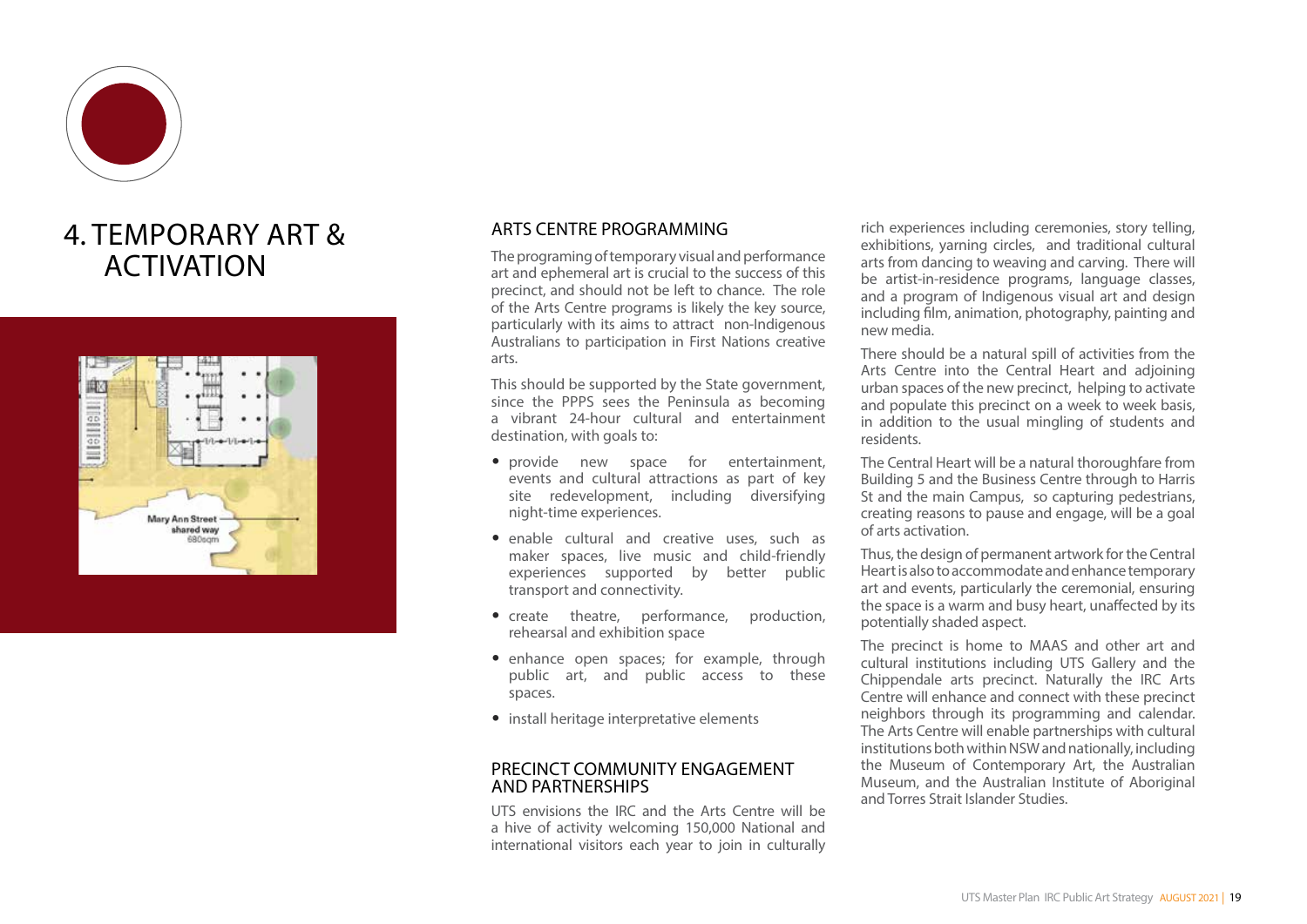### REFERENCE IMAGES







Uncle-Larry-Smoking-Ceremony-Earthcore-Taungurung Land Council The Council Council Artist: Karla Dickens, Songlines, Vivid 2016 Jason Wing, In Between Two Worlds, Kimber Lane Sydney, 2018



Bangarra Dance Theatre performed 'Shields' at the unveiling of the new memorial by artist Tony Albert titled 'Yininmadyemi - Thou Didst Let Fall' in Hyde Park, Sydney.





Munupi Arts And Craft Indigenous-Art Centre



Artist: Jonathan Jones, barrangal dyara (skin and bones) Botanical Gardens Sydney, 2016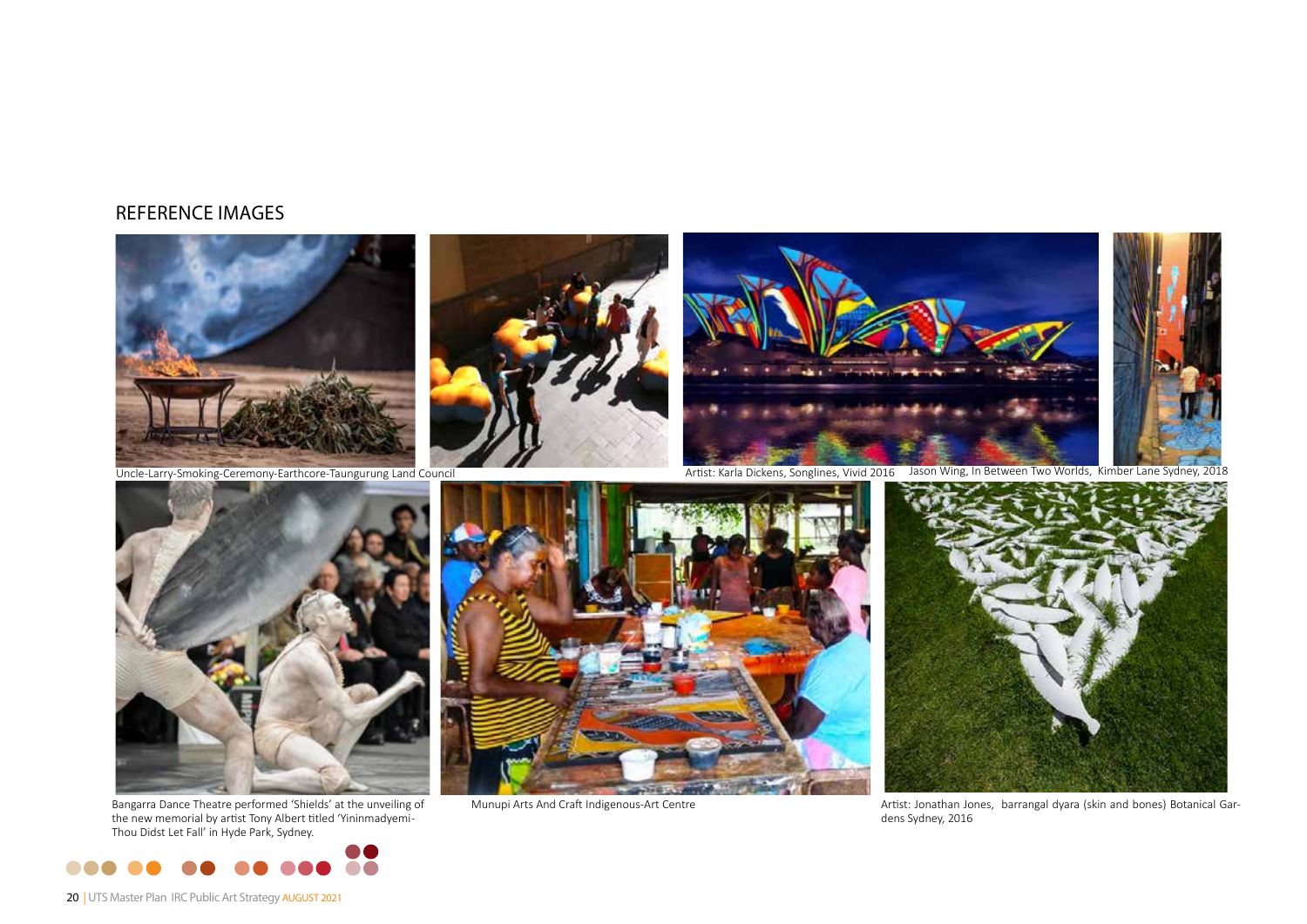

### Investment in Indigenous arts infrastructure generates a clear and positive financial return of up to 23 per cent.

- Centre, the Australian National University (ANU) Centre for Aboriginal Economic Policy Research, the Kimberley Institute and the Yawuru community

# Part 3: Implementation

### ARTWORK PRIORITY SITES

A budget of \$1m has been allocated for the IRC campus art. Given the diverse artwork opportunities, this budget should be spent judiciously, with an approach privileging a feature artwork for the Central Heart. Alternatively, public art integrated into the building's exterior could be considered.

Potential artwork in Mary Ann St or Omnibus Lane would be explored as part of a VPA, subject to further investigations and land owner's consent, given that road reserves are not UTS properties.

Temporary Art & Activation is to be part of the IRC Arts Centre operational programming.

#### CONSULTATION, CURATION & **PROCUREMENT**

At all points in the commissioning process a First Nations Curator/ Public art consultant must lead the commissioning program, reporting to the relevant advisory groups and committees.

The UTS Art Collection is currently commissioning

new works, developing positive relationships with UTS Procurement in progressing benchmark procurement processes for the delivery of artwork commissions and artwork asset management.

### ONGOING CONSULTATION & DESIGN COLLABORATION

UTS champions rigorous due diligence on provenance, credibility and authenticity in relation to the acquisition of artworks by Indigenous artists. Consultation on the commissioning, display and interpretation of artworks and cultural material is done directly with the artists and communities together with Indigenous arts workers, staff and advisers.

The Public Art Strategy has been prepared ahead of the release of a specific report on community consultation as part of the Master Plan. It is therefore anticipated that advancing the Designing with Country philosophy will also address the cross disciplinary collaborations between a First Nation's Curator, landscape urban design and architectural teams necessary to ensure that public artwork becomes a defining feature of the IRC.



Jumbunna Institute https://www.uts.edu.au/research-and-teaching/our-research/jumbunna-institute-indigenous-education-and-research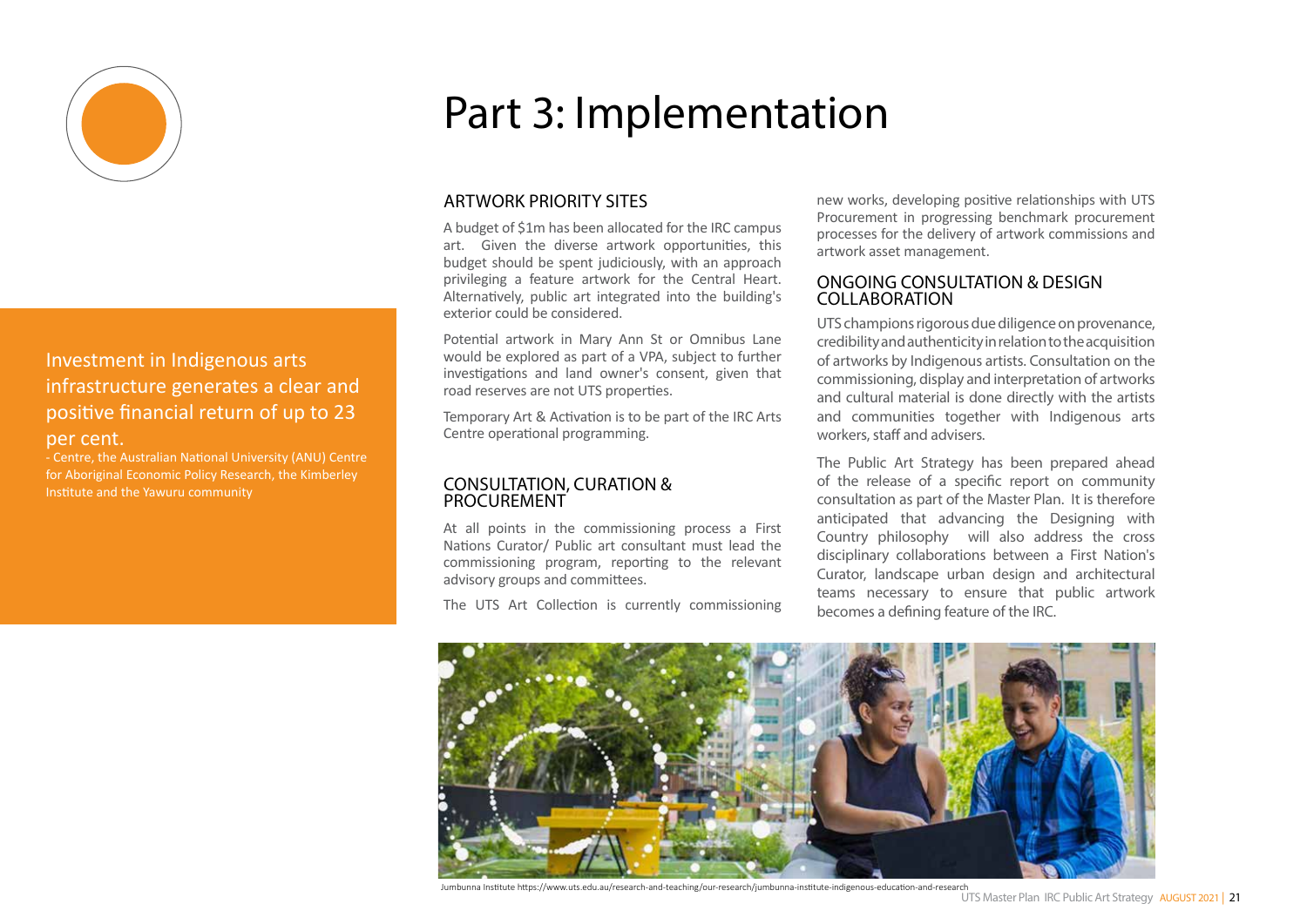

UTS must maintain a strong custodial role in the planning, curation and commissioning of artwork for the IRC.

### FIRST NATION'S CURATOR ROLE

Interim First Nation's Curator role:

- Provide input into preparation of a Public Art Plan as part of a future development application process, for the acquisition and commissioning of public art in collaboration with the IRC Arts & Public Program Working Group
- Collaborate with artist/s, landscape architect and project architect to refine artwork opportunity sites.
- Provide the curatorial direction, providing advice prioritizing funding between the various public artwork sites, working closely with UTS procurement to ensure an understanding of specialist commissioning processes for public art and First Nation's art.
- Prepare a preliminary Public Art Plan in anticipation of the Cof S DA public art requirements.
- Prepare the artist's brief.

### RECOMMENDED ART COMMISSIONING **PROCESS**

At all points in the commissioning process a First Nation's Curator/Public Art Consultant must lead the program, reporting to the relevant advisory groups and committees.

Project specific artist selection processes are to be developed by the appointed curator and outlined in future DA processes which are aligned with the City of Sydney public art guidelines.

Each site artwork commission may require a different approach to commissioning.





22 | UTS Master Plan IRC Public Art Strategy AUGUST 2021